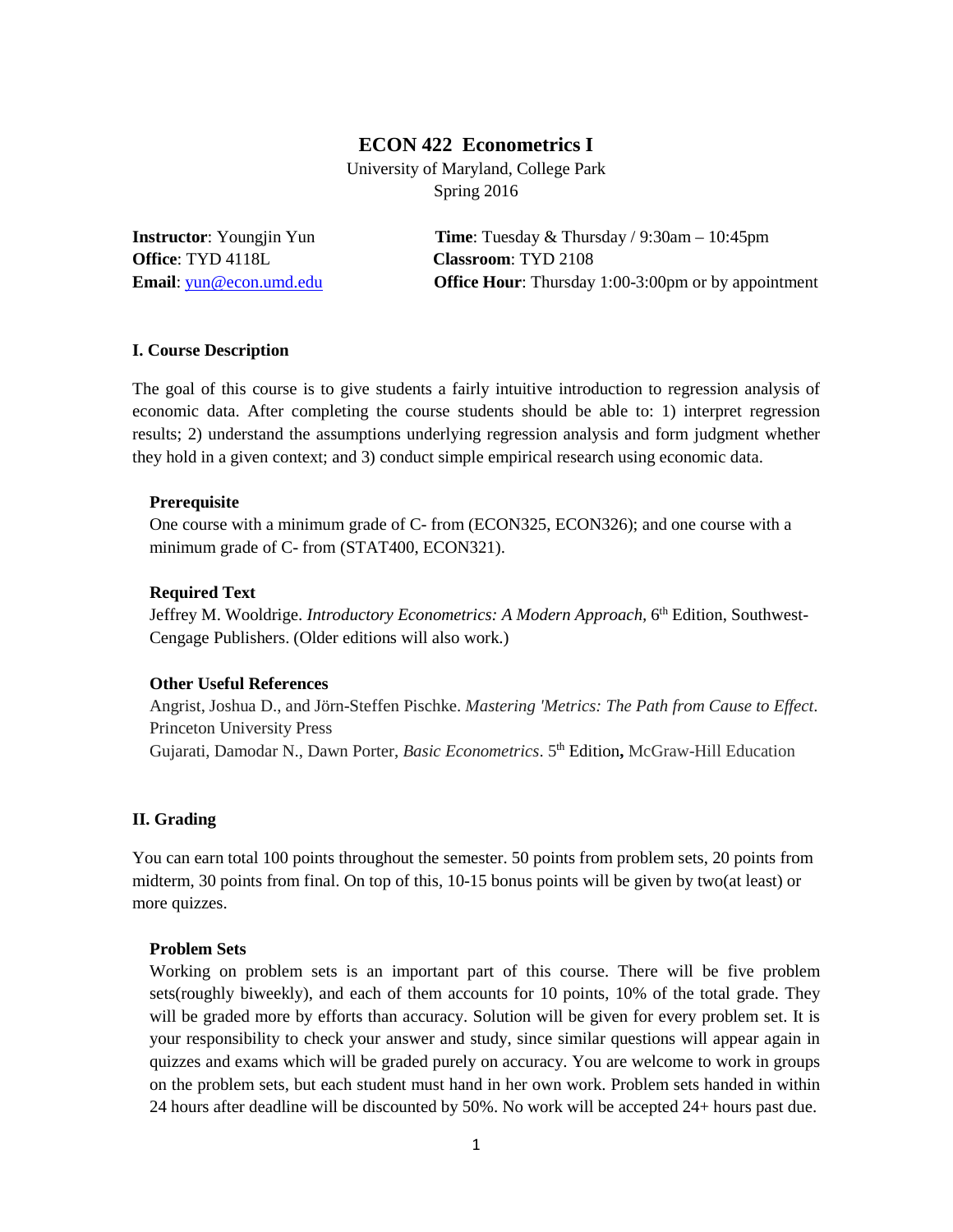#### **Quizzes**

There will be at least two quizzes on random days. Quizzes will also function as random class attendance check and they give you extra points. No make-up quiz will be given for any reason. The quiz questions will be 100% based on the latest problem set whose solution is released.

## **Exams**

There will be one midterm exam and one final exam. The final exam will be cumulative with emphasis on the materials covered after the midterm. Exams are closed-book, but a cheat sheet of a letter size paper will be allowed. Statistical tables will be provided if necessary.

**No make-up exam** will be given for either the midterm or the final, except in the cases of illness(supported by documentation of illness, signed by a health care professional), religious observance, participation in University activities at the request of the University authorities, or compelling circumstances beyond the student's control.

## **III. Other Information**

## **Course Website and Up-to-date Information**

Announcements and all of the course materials will be posted on the website. (elms.umd.edu)

# **Computing Software**

The statistical software package for this course is Stata. Some problem set questions may involve Stata exercises. To use Stata, students can visit the BSOS computer labs in the basement of LaFrek Hall during their office hours [\(http://www.oacs.umd.edu/ComputerLabServices.asp\)](http://www.oacs.umd.edu/ComputerLabServices.asp).

# **Academic Integrity**

The University has approved a Code of Academic Integrity, available online at http://www. president.umd.edu/policies/docs/III-100A.pdf. It prohibits students from cheating on exams, plagiarizing, submitting the same paper for credit in two courses without authorization, buying papers, submitting fraudulent documents, and forging signatures. The Code will be strictly enforced.

#### **Students with Disability**

Students with disabilities are required to inform the instructor of their needs at the beginning of the semester. The Disabilities Support Service (301-314-7682) will be consulted to determine what the appropriate academic accommodations will be.